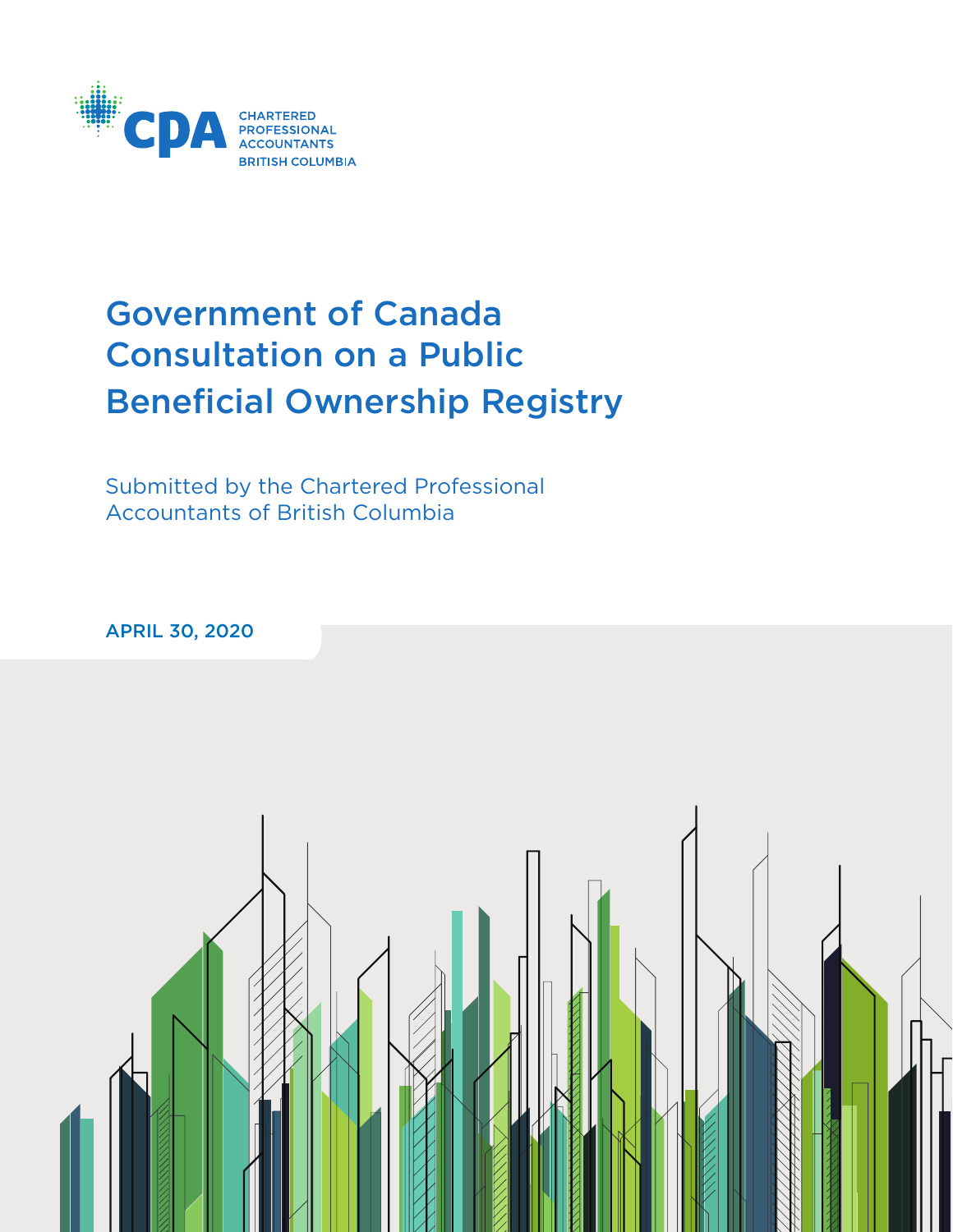# THIS PAGE IS INTENTIONALLY LEFT BLANK.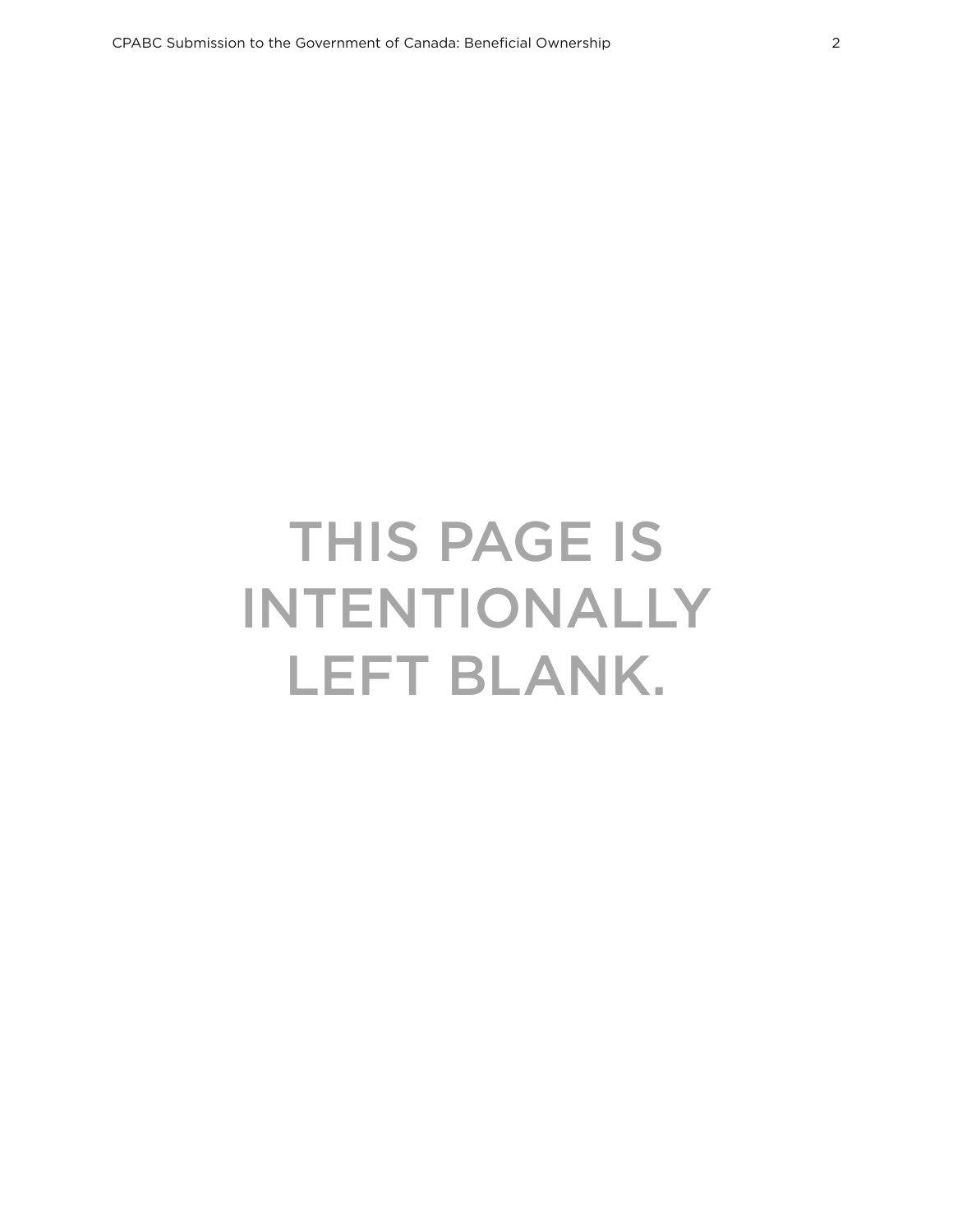## TABLE OF CONTENTS

| <b>INTRODUCTION</b>                                                        | 4 |
|----------------------------------------------------------------------------|---|
| PUBLIC BENEFICIAL OWNERSHIP REGISTRY:<br><b>CANADIAN CONTEXT</b>           | 5 |
| FEATURES OF AN EFFECTIVE PUBLIC REGISTRY                                   | 7 |
| <b>CONCLUSION</b>                                                          | 9 |
| ABOUT THE CHARTERED PROFESSIONAL ACCOUNTANTS OF<br><b>BRITISH COLUMBIA</b> |   |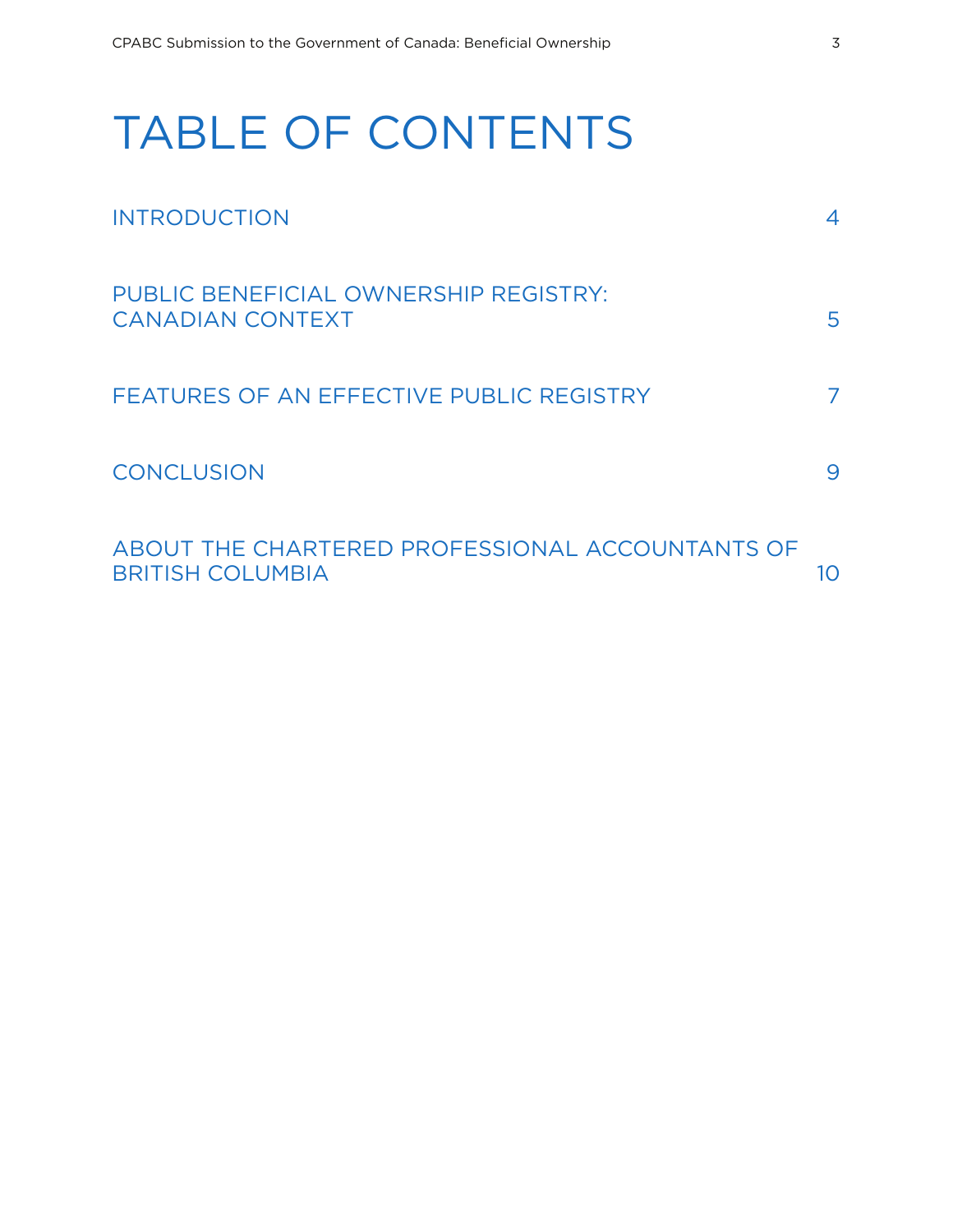### INTRODUCTION

The Chartered Professional Accountants of British Columbia (CPABC) welcomes the opportunity to share its perspective on a public beneficial ownership registry with Innovation, Science and Economic Development Canada and the Department of Finance Canada.

CPABC is the training, governing, and regulatory body for more than 37,000 CPA members and 5,000 CPA candidates and students.

CPABC carries out its primary mission to protect the public by enforcing the highest professional and ethical standards and contributing to the advancement of public policy.

CPAs are recognized internationally for bringing superior financial expertise, strategic thinking, business insight, and leadership to organizations.

Money laundering is a problem across Canada. CPABC strongly supports greater corporate transparency as a means to combat money laundering and other financial crimes. The effects of money laundering, terrorist financing, and tax evasion are widespread and they require strong provincial and national action.

We also believe, however, that we must take a measured approach to mitigate possible negative impacts of greater transparency.

#### In implementing the beneficial ownership register, CPABC recommends:

- 1. Ensuring the registry is as consistent in its requirements as possible with all other registries (provincial/territorial) to minimize the compliance burden;
- 2. Examining potential safeguards, such as the use of unique identifiers, to protect private information on a public registry; and
- 3. Creating a registry that relies on technology to make compliance as easy as possible and to ensure that information it contains is as accurate as possible.

*"Almost without fail, anonymous shell companies appear at the center of major cases of corruption, money laundering and tax evasion."*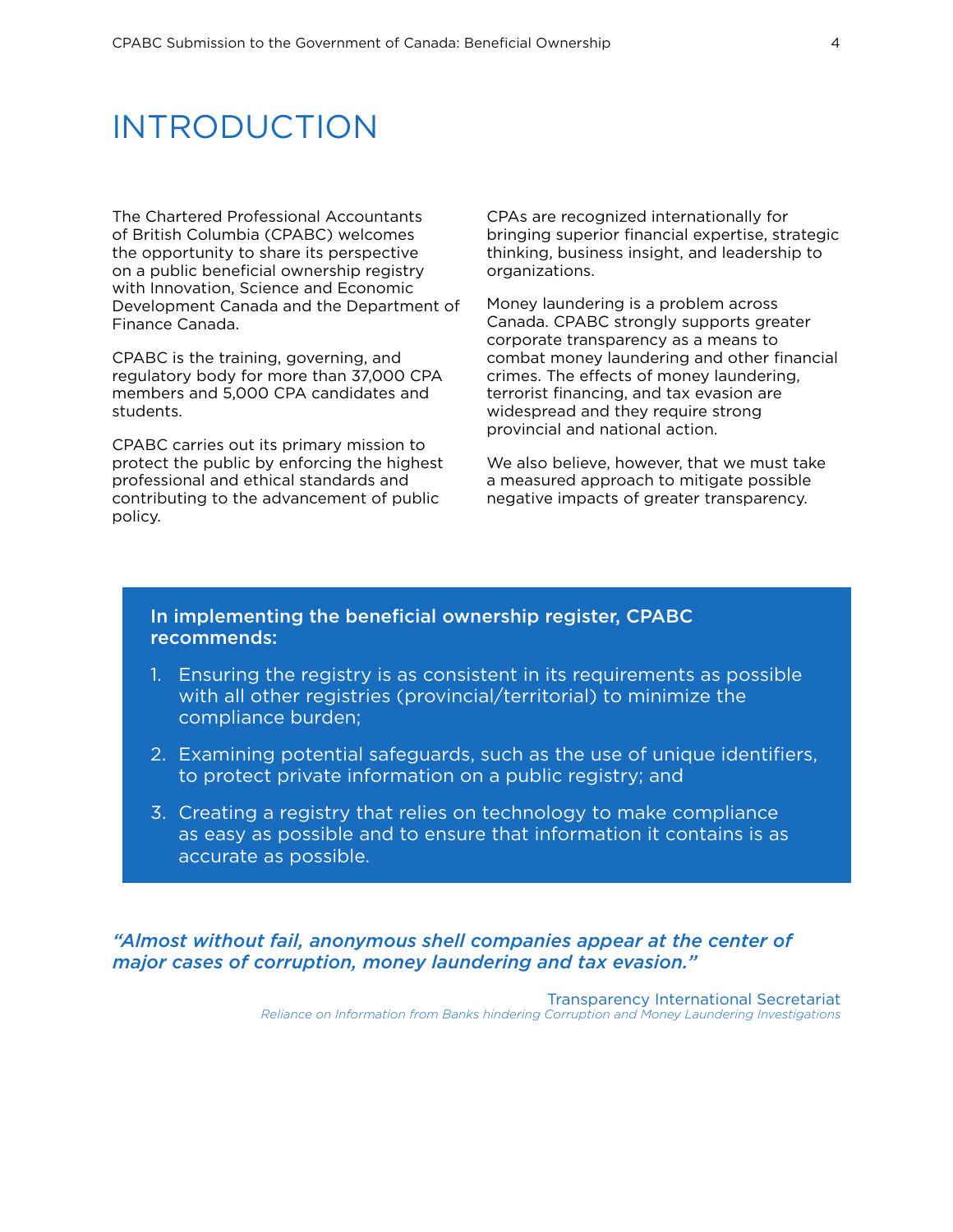## PUBLIC BENEFICIAL OWNERSHIP: CANADIAN CONTEXT

Around the world, lessons are being learned as countries implement beneficial ownership registries and best practices are still developing. There is a wide spectrum of options available for level of access granted to the registry.

At one end, individual companies maintain their own registers of beneficial owners and make it available for inspection to law enforcement and other defined authorities (as will be the case in BC on May 1, 2020). At the other end of the spectrum, the government maintains a registry that is open and searchable by the public.

While CPABC values corporate transparency, it also recognizes the need to balance this with privacy. To find that balance, in the short-term a governmentmaintained registry is desirable, followed by a slow roll out to a publically accessible registry.

A central registry available to government, law enforcement, and other defined authorities would provide access to information necessary to combat money laundering while minimizing the potential risks to personal and corporate privacy.

Once the central registry is established and necessary security and privacy concerns are addressed, the registry may then work towards opening to the public. This tiered approach, we submit, meets the desired law enforcement goals while ensuring greater transparency does not come at the expense of privacy.

#### *Impact on Corporate Operations*

International experience suggest that the cost of a beneficial ownership register and registry compliance depends largely on jurisdictional requirements, business size, and complexity of structure.

For example, the UK Department for Business, Energy and Industrial Strategy (BEIS) completed a detailed postimplementation review in March 2019 where it specifically examined the costs associated with UK companies' use of the People with Significant Control (PSC) Register.1 While the costs of submission to the PSC Register appear minimal, the costs incurred by companies to comply with the Register were found to vary depending on the company's size and complexity.

In Canada, we submit that unless a consistent approach is taken across the country regarding beneficial ownership information requirements, a patchwork quilt of requirements will emerge. This could lead to a lack of comparability, hurting transparency, and increase business costs for compliance. In order to minimize these impacts, consistency across jurisdictions in Canada should be a high priority. Consistency of terms, definitions, interpretations, and policies is important to the functioning of the antimoney laundering and terrorist financing (AMLTF) regime and any registry or registries.

For those who have to comply, those who have to enforce, and those who have to verify beneficial ownership in the regime, it is very important that consistency be prioritized throughout Canada.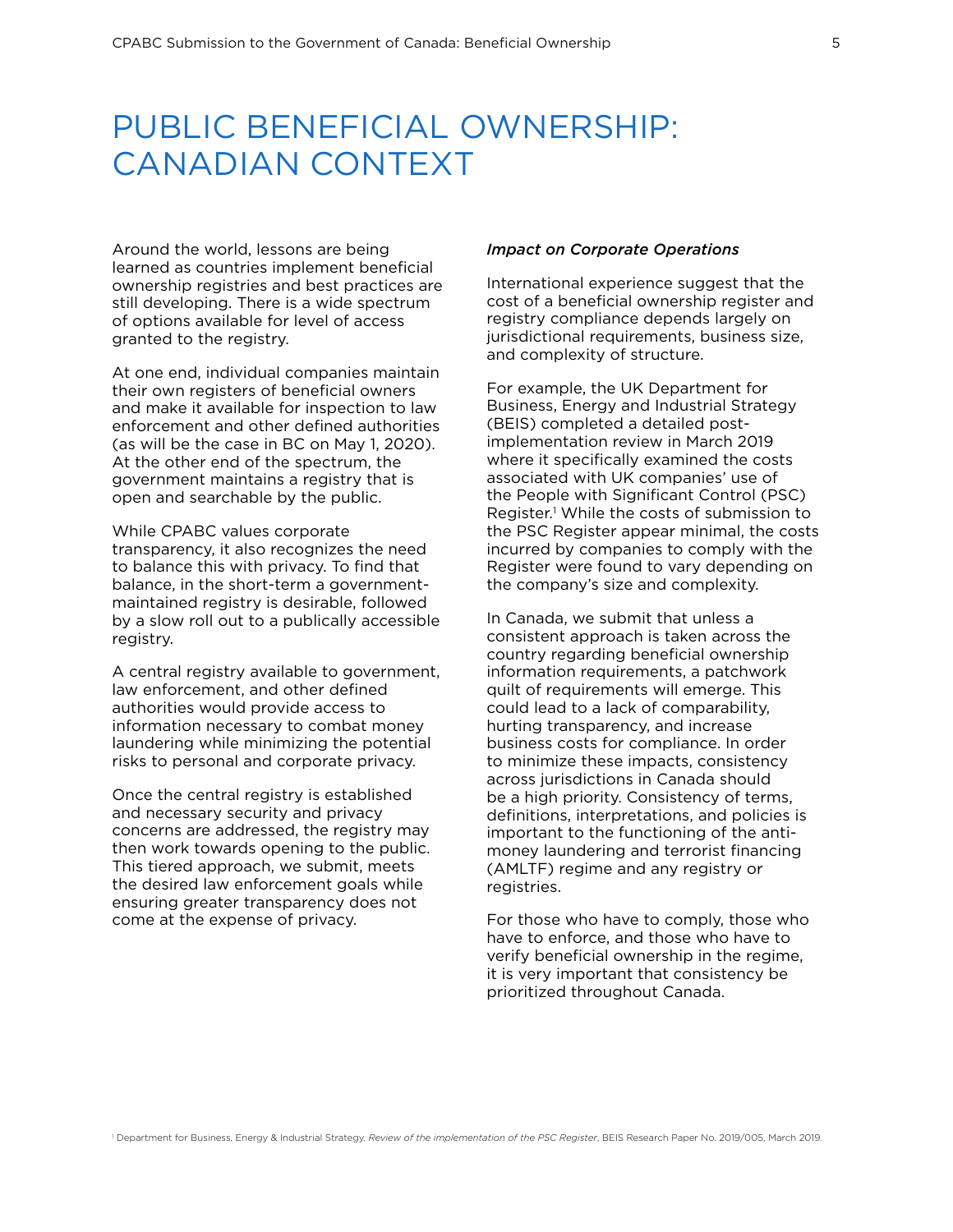#### *Protection of Personal Information*

The safety of individuals should be a key consideration while developing the registry. There are potential risks in any open public registry for the loss of privacy (personal and business), identity theft, harassment, safety, and security.

An openly public registry inevitably introduces new risks associated with new disclosures. It is important to mitigate those risks where possible.

It is evident that not all those using the register will need full access to the information. Therefore, tiered access would allow for discernment of what information needs to be disclosed to achieve the objectives of the registry.

Further, by erring on the side of individual privacy, it will not negate the possibility of more information being accessible in the future, as the registry may be designed to evolve over time.

Although making certain types of data available to some parties and not others requires presumed additional costs for data security, this cost is warranted to avoid negatively impacting the privacy of individuals.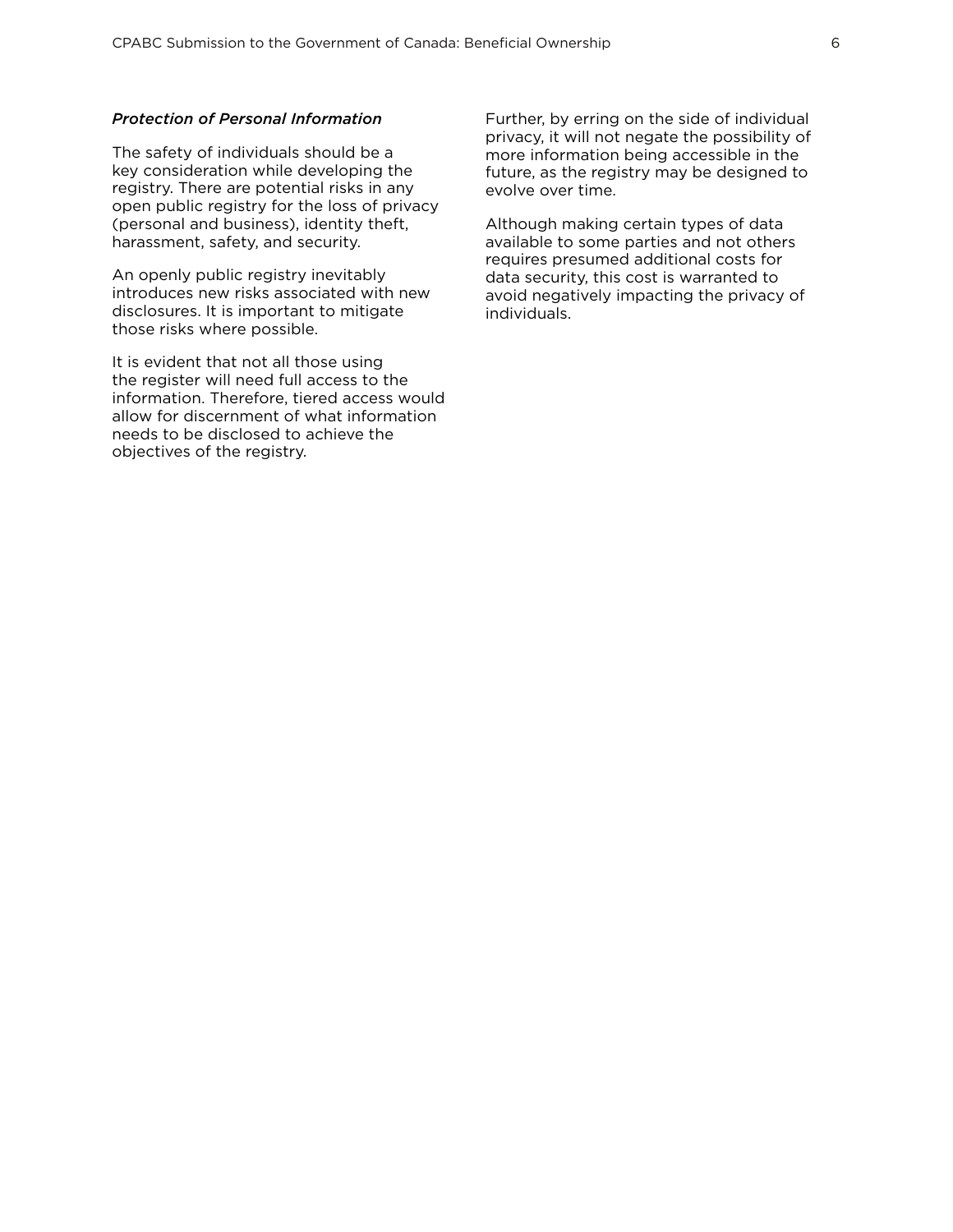## FEATURES OF AN EFFECTIVE PUBLIC REGISTRY

#### *Privacy and Security*

There are a number of features of an effective public registry that enhance and ensure the safety and security for those listed.

These include, though are not limited to:

#### *Unique Identifiers*

The use of unique identifiers may reduce the unique personal information visible to certain users of the registry, thereby reducing risk to a beneficial owner. It is important we carefully consider the degree and type of information that is made available for public access to allow the registry to function and meet its objectives.

For example, if a unique identifier removes the need for any date of birth details, then this may reduce risks for beneficial owners, the registry can function, and its objectives can be met.

One option would be for the register to allocate unique identifiers to individuals at the time of their first registration. The unique identifier would allow the registry to link records where individuals are beneficial owners of more than one company and assist users accessing the data to match records.

We suggest that this unique identifier should be unique to the registry and not a piece of personal data, such as their SIN or passport number.

#### *Embracing Technology*

To streamline the compliance process, technology should be embraced to minimize the time and effort of companies to input and update data. The digitalization of information flows between businesses and registries appear to hold great promise.

In addition, the use of drop-down menus and unique identifiers for individuals have been noted by other jurisdictions as assisting with increased accuracy.

For example, the Jersey Financial Services Commission uses Application Programming Interfaces (APIs) to enable reporting companies to export their beneficial ownership information to the central register.2

#### *Flexible Exemption Policy*

Exemptions should be possible and there should be flexibility as to the need and nature. The risks that beneficial owners and/or their families face may be extremely varied.

Their risks may have nothing to do with a private company, but a beneficial ownership registry can become a new access point to previously undisclosed information, such as principal residence location. Timely consideration by government of exemption applications as they arise will be important.

#### *Notification System*

In Norway, they have developed a model where an automatic notification system that would notify an individual when and who consulted their file.<sup>3</sup> The Norwegian model may be difficult given the likely size and complexity of a Canadian registry. However, a system like the one used by the City of Quebec's assessment portal may provide some additional security. To access the City's assessment portal, an individual must identify the reason for which they are making the search request. By adding such a step, it may dissuade possible abuse of the search portal.4

<sup>2</sup> Digital Jersey, "Jersey Develops RegTech Solution to Support Fight Against Financial Crime", July 5, 2017. See also: https://www.jerseyfsc.org/media/3334/ e-work-presentation-6feb2020.pdf

<sup>&</sup>lt;sup>5</sup> The Norwegian Tax Administration (NTA) allows the public to search the tax lists, however, logs are kept of who performs searches in the lists. The NTA determined that by creating a log they are able to limit the amount of information an individual can view and also make available information about who searched who. See: https://www.skatteetaten.no/en/forms/search-the-tax-lists/

<sup>4</sup> See: https://www.ville.quebec.qc.ca/citoyens/taxes\_evaluation/evaluation\_fonciere/form\_demande\_informations.aspx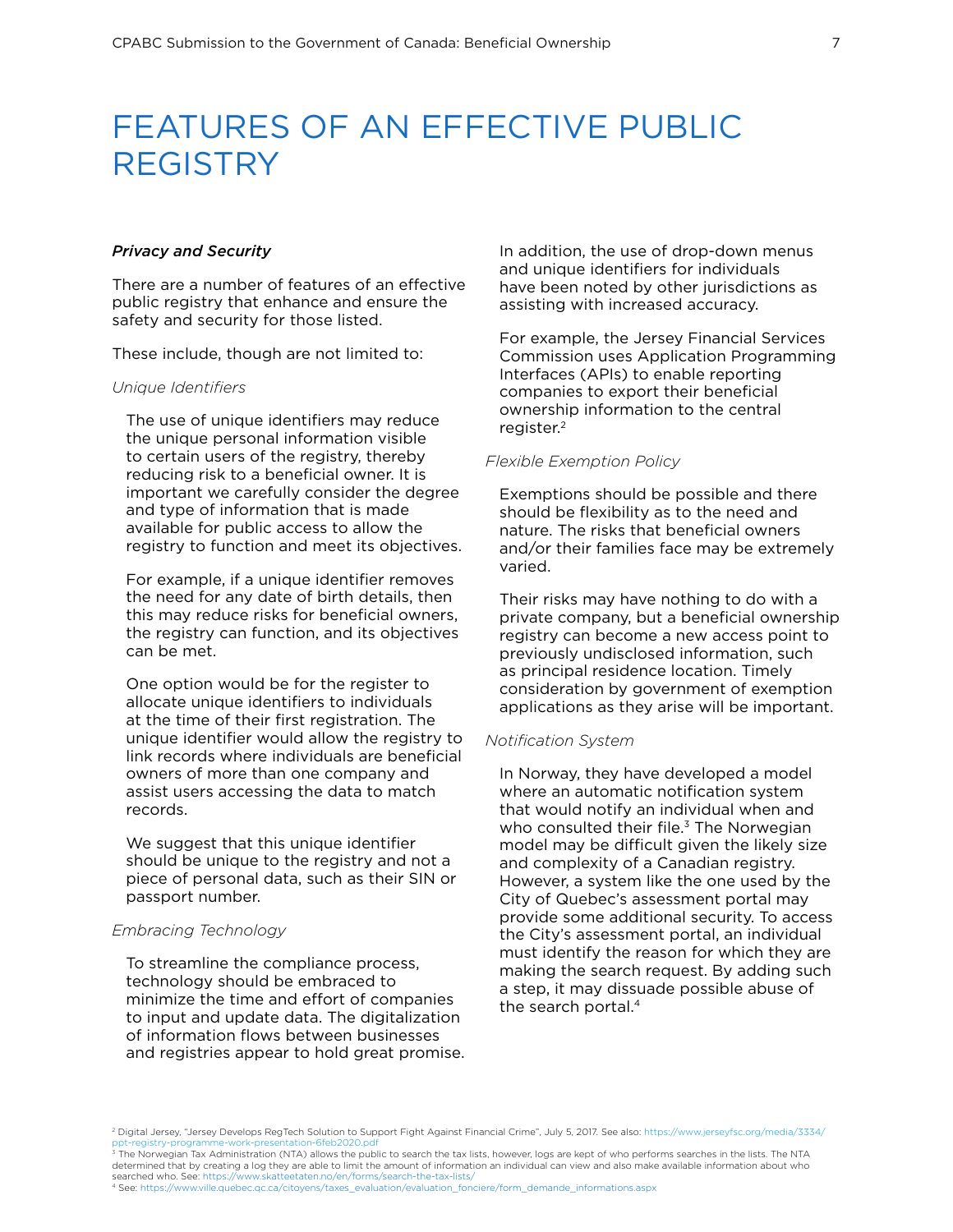#### *Compliance and Enforcement*

The usefulness of the registry for all users is directly correlated with the credibility of the information that it contains. To ensure accuracy, the government will play a significant role in verifying the integrity of the registry's data.

Other jurisdictions where transparency registries already exist, such as the UK, provide insight into what actions and elements would assist in enhancing the credibility of the information on the registry.

These include:

- The use of unique identifiers for each entity and beneficial owner should be part of the registry from the outset;
- Proof of identification is to be obtained;
- Government must both react to information it receives about inaccuracies in the registry and it must also seek them out efficiently using risk analysis and technology; and
- Reporting entities in the regime that must verify beneficial ownership should be able to contribute to its accuracy by reporting discrepancies or inaccuracies.

As noted above, a register is only as useful as the credibility of the information. To ensure compliance and accuracy, enforcement options must be available to the government. We submit that in order to be consistent with the importance of the information and the reasons for creating the registry, the range of sanctions available must serve to deter and penalize where warranted.

Sanctions provisions should provide a range to effectively and appropriately respond to the variety of circumstances which can be anticipated for non-compliance. The range of sanctions available should be flexible enough to be reasonable for situations of incapacitation and honest mistakes, but severe enough to be dissuasive for those with criminal intent.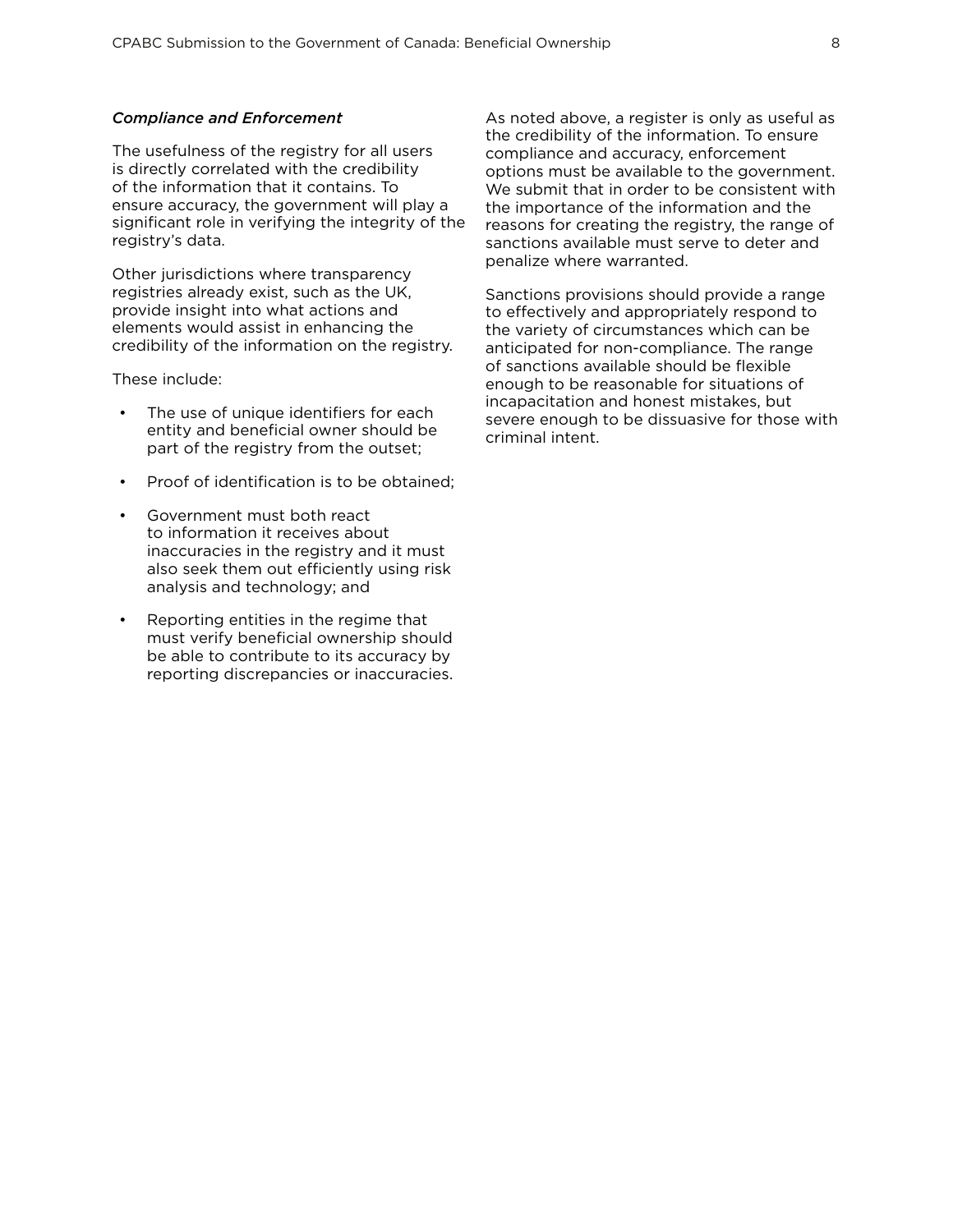## **CONCLUSION**

There is no doubt that money laundering and other financial crimes are a significant problem in Canada. CPABC strongly supports efforts by the provincial, territorial and federal governments to implement new initiatives to combat these dangerous activities.

Further, we believe that efforts to move towards greater transparency are important and necessary. However, these actions must be taken in a balanced way to protect the privacy and safety of Canadians and minimize the administrative impact on corporations.